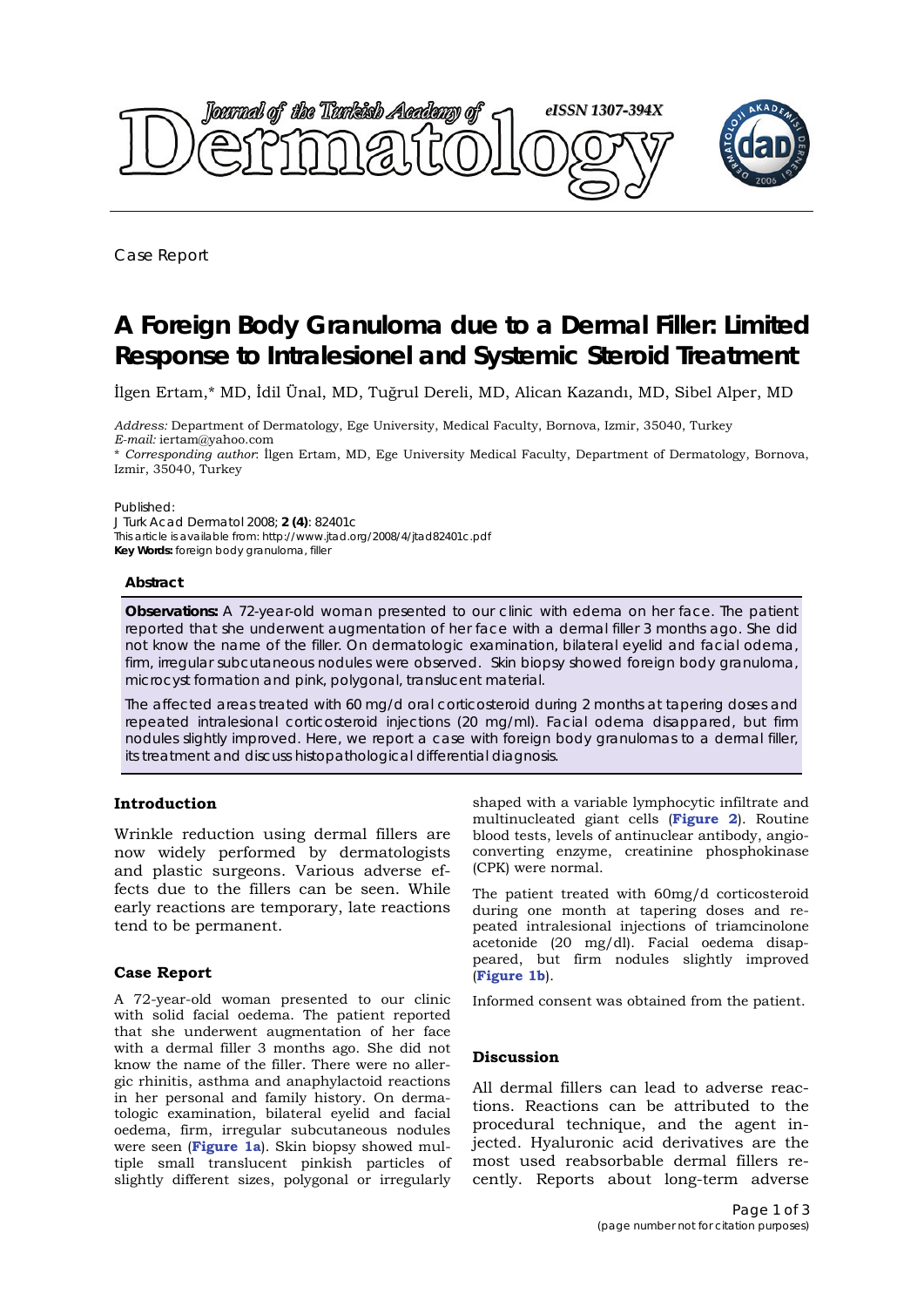*J Turk Acad Dermatol* 2008; **2 (4)**: 82401c. http://www.jtad.org/2008/4/jtad82401c.pdf



**Figure 1a-1b.** Facial oedema and firm subcutaneous nodules before **(a)** and after therapy **(b)**

events secondary to hyaluronic acid injections are very rare. The composition of hyaluronic acid and acrylic hydrogel can also cause late adverse reactions [**1, 2, 3**].

Granulomas are the reactions which can be stimulated by any kind of foreign material. The mechanism of granuloma formation is not known clearly. It has been reported that the factors which may influence granuloma development are the structure of the filler, a previous infection or trauma [**2**].

When patient does not remember the filler injected, histopathology can be helpful to differentiate the foreign material. Our patient did not know the name of the dermal filler. In histopathological examination of the biopsy, pinkish, polygonal or irregularly shaped, unevenly distributed on a background of finely fibrillar collagen with a variable lymphocytic infiltrate and multinucleated giant cells were seen. These findings were concordant with histopathological findings of hyaluronic acid fillers. Artecoll granulomas shows approximately same size, small, round empty cyst-like spaces. In New-Fill granulomas, numerous, small, spiky, irregular, translucent particles are seen. "*Swiss cheese pattern*" is typical for liquid silicone granulomas. This appearance is due to nodular collections of epitheloid histiocytes [**2, 4**].

In the treatment of inflammatory granulomas, minocycline, oral or intralesionel steroids can be used. Intralesionel steroids, 5 florouracil, imiquimod [**5**], bleomycin, aza-



**Figure 2.** Irregularly shaped, polygonal foreign material and multinucleated giant cells and foreign body granuloma (*Hemotoxylene-Eosin* x 40).